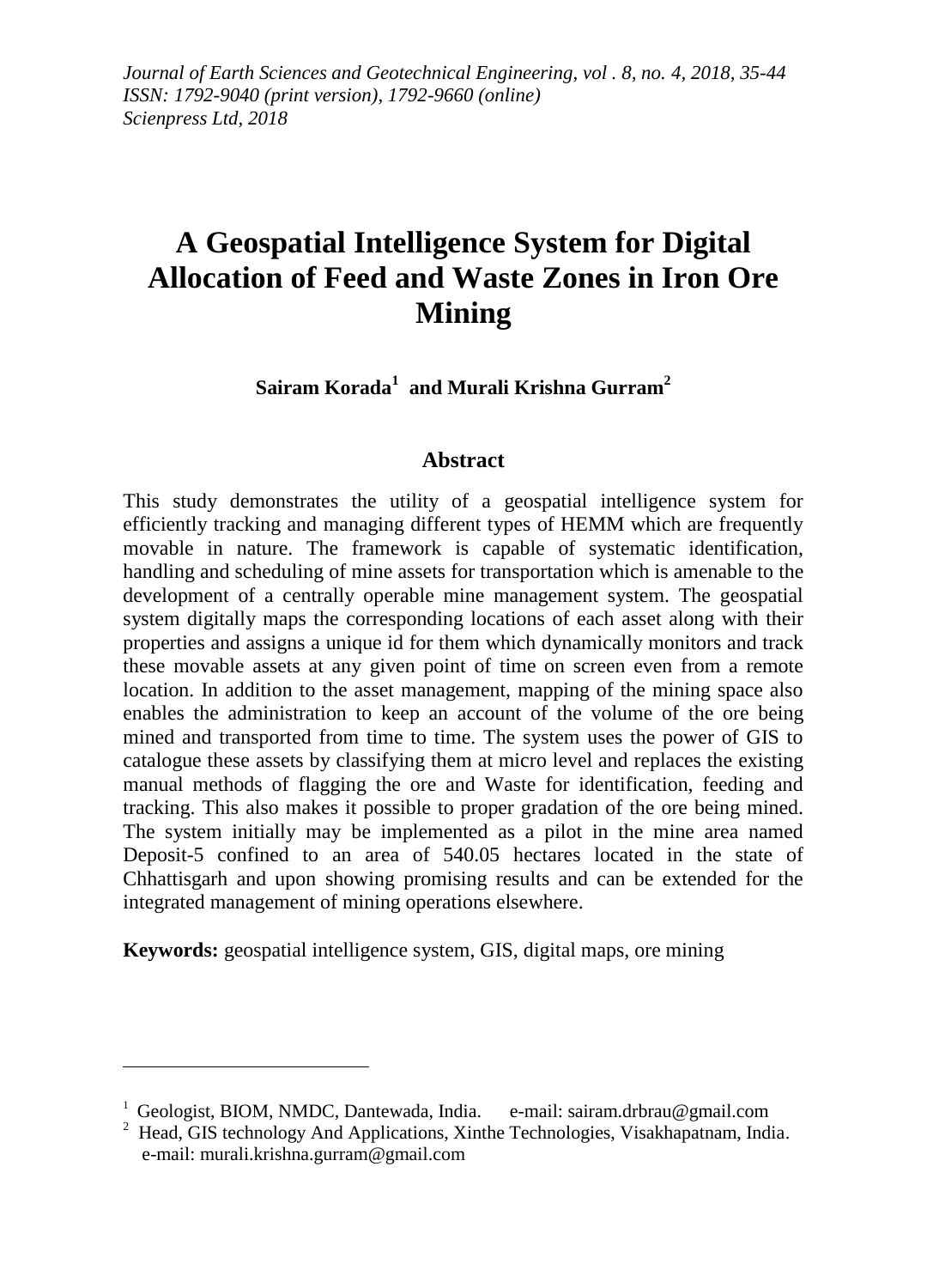## **1 Introduction**

Mining assets which mainly include mineral/ore, equipment and other machinery are movable and frequently change their positions/locations. Proper identification and tracking is core to accounting and management of these assets. Manual identification processes which are in practice are subjectively erroneous and highly laborious especially while carrying out the mining activity at greater depths with large machinery. The present world/generation is going towards machine learning, artificial intelligence and robotics to make use and ease of the things. But mining industry is being operated in the way far behind, which may be due to the reasons like draining of the jobs of local folk… etc. However, it is the need of the hour for automation and to adopt new systems to become more efficient and profitable. Employing efficient operation and management systems and tools are crucial not only for optimal productivity but also for profitability of ore mining. Mining activity, whether it is on surface or underground is purely a spatial phenomenon. Various processes involved in mining such as drilling, blasting, gradation of the ore zones according to their quality, ore stockpiling by volume  $\&$ grade and transport of ore/waste, are all location specific in nature. Therefore positional information is vital for both exploration as well as extraction of the ore. It is imperative to deploy tools which are capable of handling location specific information to identify, classify, track, monitor and manage these scenarios virtually in real-time. In this context, GIS technology is considered to have a wide range of spatial capabilities with increased productivity and reduced costs.

There are noted studies which attempted to use GIS technology in different ways in various stages of mining. Jim and Stephen (2016) in their study mention that the geospatial technology is indispensable in planning, managing and administrating the mine lease areas and mine assets.

This paper in detail discusses about the implementation of an integrated geospatial system framework in various stages of mining starting from mine head to loading plant with special emphasis on digital allocation of feed and waste zones.

# **2 Materials and Methods**

This paper introduces methods for incorporating geospatial techniques for managing the iron ore being mined and transported in a coordinated way. The following sections describe in detail about the various elements developed exclusively for the application.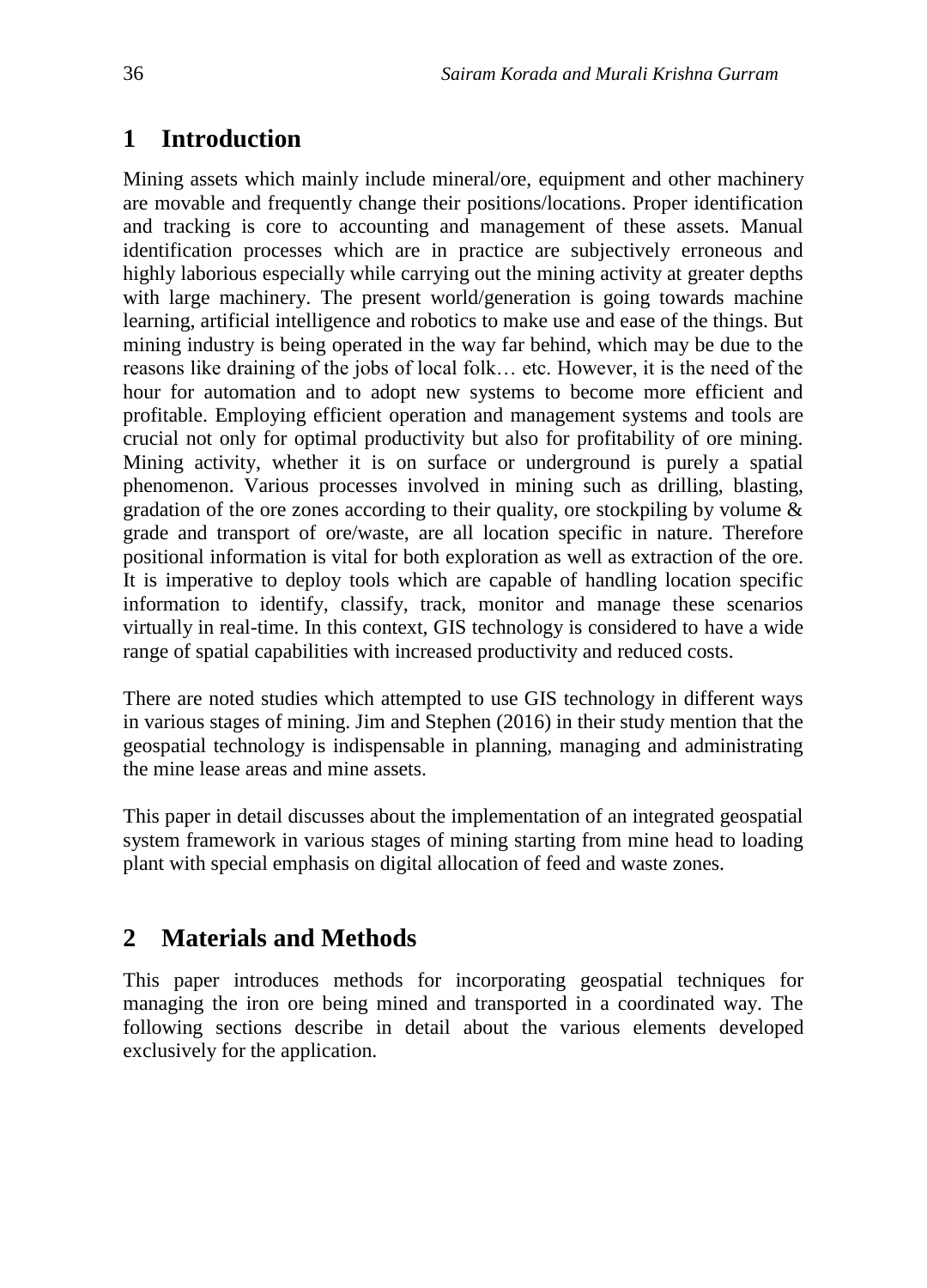

Figure 1: Methodology flow of the study

#### **2.1 About the Study Area**

Bailadila hill range in Bastar region of Chhattisgarh covers some of the important iron bearing belts of the country and is very important as far as iron mineral production is concerned. Bailadilla range of hills is 40 Km in length and 10 km in width. 14 deposits have been distinctly demarcated and designated from 1 to 14. Iron ore of this area is distributed in the form of lenticular deposits in the Eastern and Western ridges of the Bailadila Iron Ore Series.



Figure 2: Map showing the locations of all 14 deposits of Bailadila Range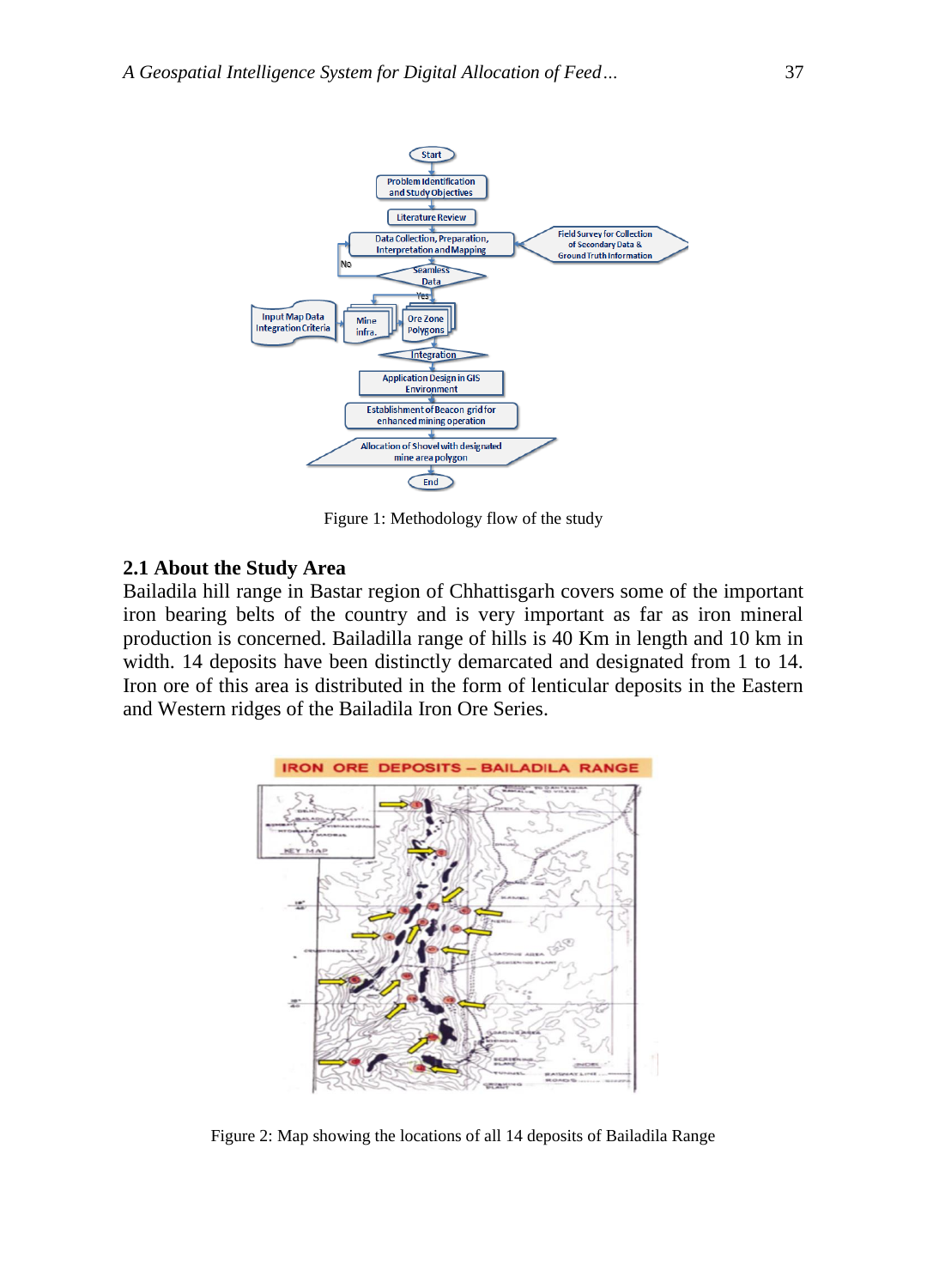The Present study area Deposit No. 5 with Fe content of more than 68 % is located in the southernmost part of the western ridge and is operative since 1977. This deposit lies between the latitudes 18° 41' and 18° 42' and longitudes 81°11' and 81°12'30". Based on the topography and configuration of the ore bodies, the deposit is basically divided into four blocks viz., South Block, Central Block, North West Block and North Block. The regional strike of Deposit-5 is N37°E.

The study area is covered by the Survey of India 1:50,000 topographic sheet numbered 65 F/2. Opencast terrace is the mining approach which is being practiced over here. Bailadila mines are known for world's best grade of hard lumpy iron ore containing +68% iron, which is free from Sulphur and other deleterious material having best physical properties needed for steel making and are the main source for major iron and steel manufacturing units located in the country.

#### **2.2 The Process of Iron Ore Grading**

Iron ore categorization should be done ideally by taking into consideration of various quality or grade parameters based on the chemical analysis results obtained from the samples collected from the blast holes. But in real and practical scenarios, most of the times, we remain with no time to wait for chemical analysis, hence with the noted geological observations from field, with the study on adjacent work faces, top and bottom benches, the trend, behaviour of the ore body/formation …etc. and with assessment of various physical and chemical characteristics of the ore such as expected lump recovery, fine recovery, expected grade of Fe,  $SiO<sub>2</sub>$ ,  $Al<sub>2</sub>O<sub>3</sub>$  and Loss On Ignition the categorization/grading takes place. All the prior stated factors play a major role in identifying different zones as 'Feed' or 'waste' zones.

## **2.3 GIS Application for the Study**

Following are the various sections which elaborates the various essential components of the GIS applications specifically designed for the study.

#### **2.3.1 Data and Model**

A detailed map developed through ground survey methods was scanned and georeferenced for using it as a base map for further application use. The details and features in the map were extracted as vector feature objects to bring them into live spatially in the GIS environment.

The most important task in the suggested process is initial digitization of the Feed zones/Waste zones from the blast hole maps, which are generally furnished by the surveyor of the deposit, according to the factors mentioned earlier. These zones are delineated as vector polygons and assigned unique ids according to their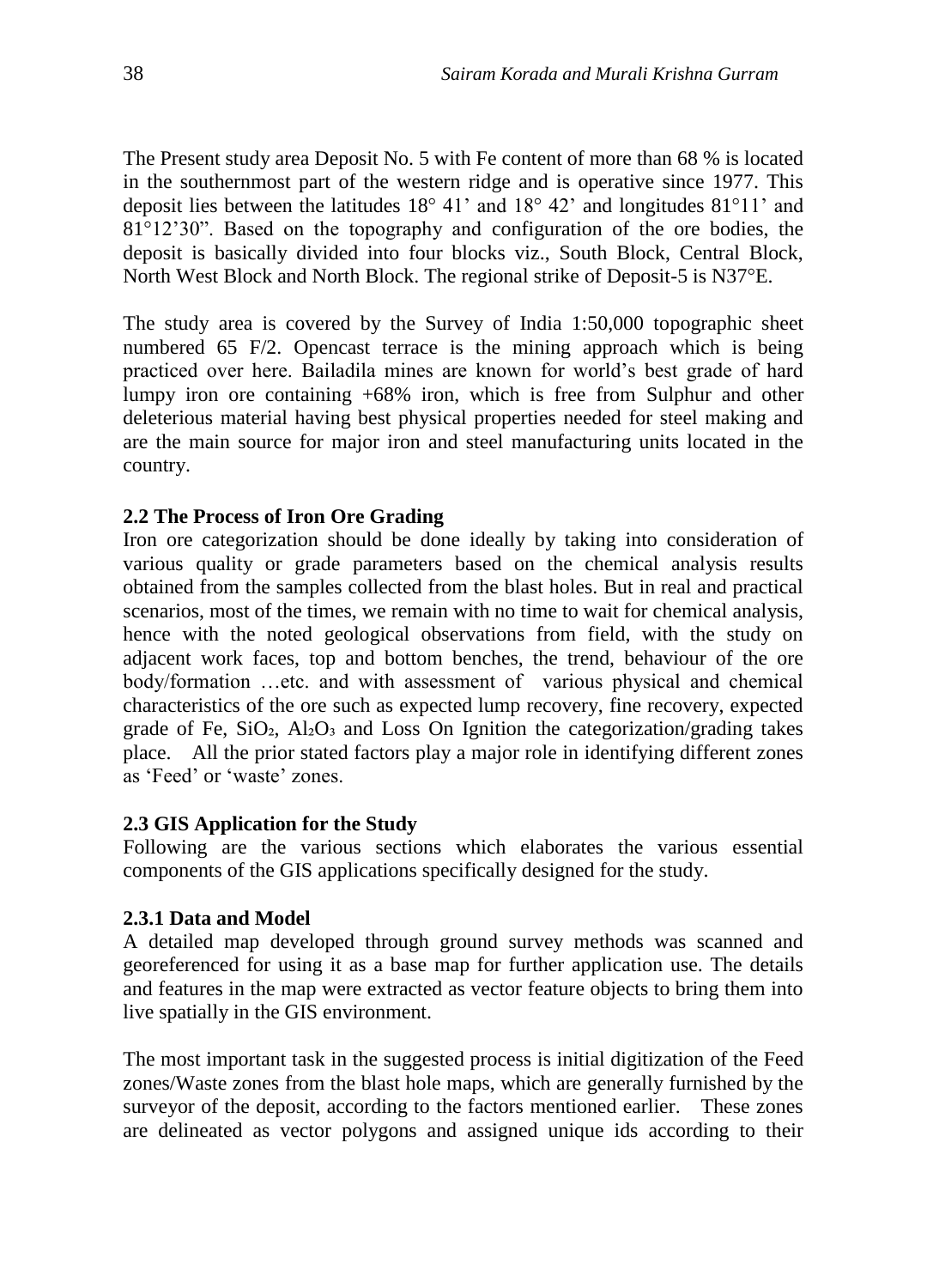category of identification and these polygons are considered as Phase 1 polygons. These polygons are very important as they indicate the actual positioning of the type of the material and their respective grades.



Figure 3: showing Phase 1 Polygons, which are derived from Blast hole samples before Blast. Figure 4: showing Phase 2 Polygons, which are obtained from after the blast survey/inspection.

As soon as the blasting is done, with the help of a handheld/rugged GPS the zones are again marked by using the collected coordinates after the blast. The vectors polygons are delineated again are the Phase 2 polygons. The reason for the second time delineating of the zones after the blast is because of the reason that the blasting results-in the spread of ore in different directions as it would be mixed and thrown/pushed in any direction. Delineation of the polygons in the Phase 2 is in fact is an alternative for the manual process of flagging ore and waste zones with the use of different colour coded flags.

The data model is designed to accommodate various spatial features to integrate in a spatially enabled environment. The data model supposed to integrate and overlap point, line and polygon vectors representing different types of spatial features pertaining to a mine.

## **2.4 Spatially Enabling the Location and Shovel Equipment**

Superimposing of two sets of polygon layers pertaining to the mine zones delineated in the Phase 1 and Phase 2 in the zoning process by means of digitization helps in proper categorization of those ore zones finally. This in turn makes the features like Feed zones/Waste Zones attain geographical awareness in the GIS environment and facilitate analyzing them spatially. These polygons are further used as data feed for GPS enabled shovels which carry the corresponding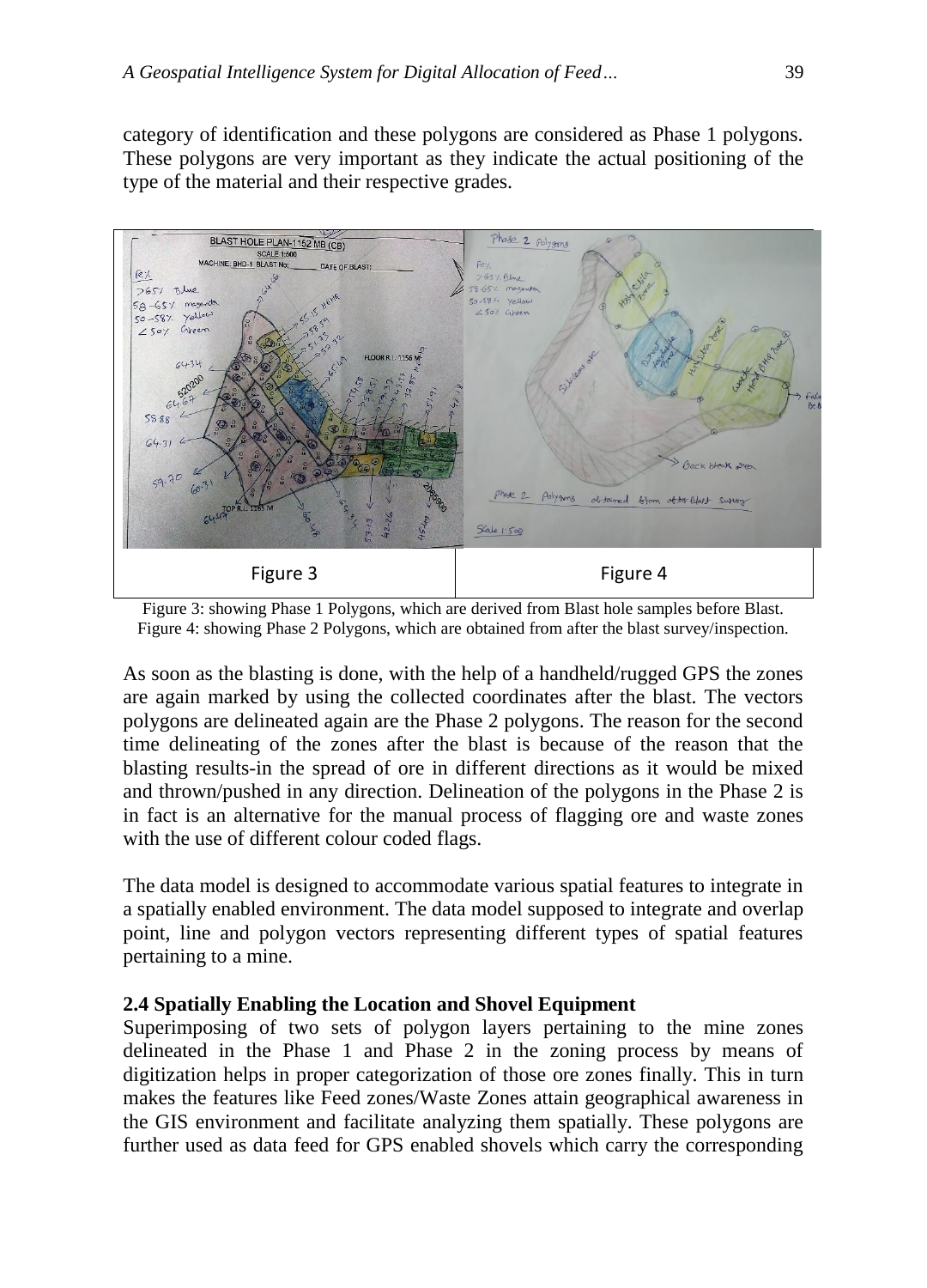resource to work in the designated area and send the material to CP feed/ Stock/ waste dump.

On the other hand, the shovels being operated for mining operations have to be fitted with GPS devices which makes them spatially enabled recognizing and treading according to the geographical coordinates fed to it for a specific purpose. Apart from that it is also essential to establish a network of beacons which in a way amplifies the satellite signals within the mine environment.

## **2.4.1 Device Specifications**

A device called 'beacon' which is capable of recognizing and detecting GPS signal of very low strength especially in remote areas are to be installed in the study area for making it spatially enabled. Beacons are being used in many applications where it is difficult to get the satellite signals for positioning. Baek et al. (2017) in their study demonstrated the utility of using beacons for closed mining operations where signal strengths are very low and at times even not available for operation. In order to do this, a beacon grid was established with a grid resolution of 3x3 meter distance which enables the entire location into spatially integrated environment and facilitates an uninterrupted location positioning throughout the mine area. Beacons can be installed even on poles erected for lighting purposes in case of unavailability of any permanent structures within the mine area. Following are the specifications of the beacons used for the study. Following are the minimum Beacon specifications required for the proposed study:

MCU Bluetooth® SoC

ARM® Cortex®-M4 32-bit processor with FPU

64 MHz Core speed; 512 kB Flash memory; 64 kB RAM memory

Radio: 2.4 GHz transceiver Bluetooth® 4.2 LE standard

Range: up to 200 meters (650 feet)

Output Power: -20 to +4 dBm in 4 dB steps, "Whisper mode" -40 dBm, "Long range mode" +10 dBm

Sensitivity: -96 dBm

Frequency range: 2400 MHz to 2483.5 MHz

No. of channels: 40 ; Adjacent channel separation: 2 MHz

Sensors Motion sensor (3-axis); Temperature sensor; Ambient Light sensor

Magnetometer (3-axis); Pressure sensor

EEPROM Memory 1 Mb

RTC clock

Additional features GPIO

Power Supply 4 x CR2477 – 3.0V lithium primary cell battery (replaceable)

High efficient Step-Down DC-DC converter

Environmental Specification Operating Temperature: 0°C to 60°C (32°F to  $140^{\circ}$ F)

Length: 62.7 mm (2.47 inches) / Width: 41.2 mm (1.62 inches)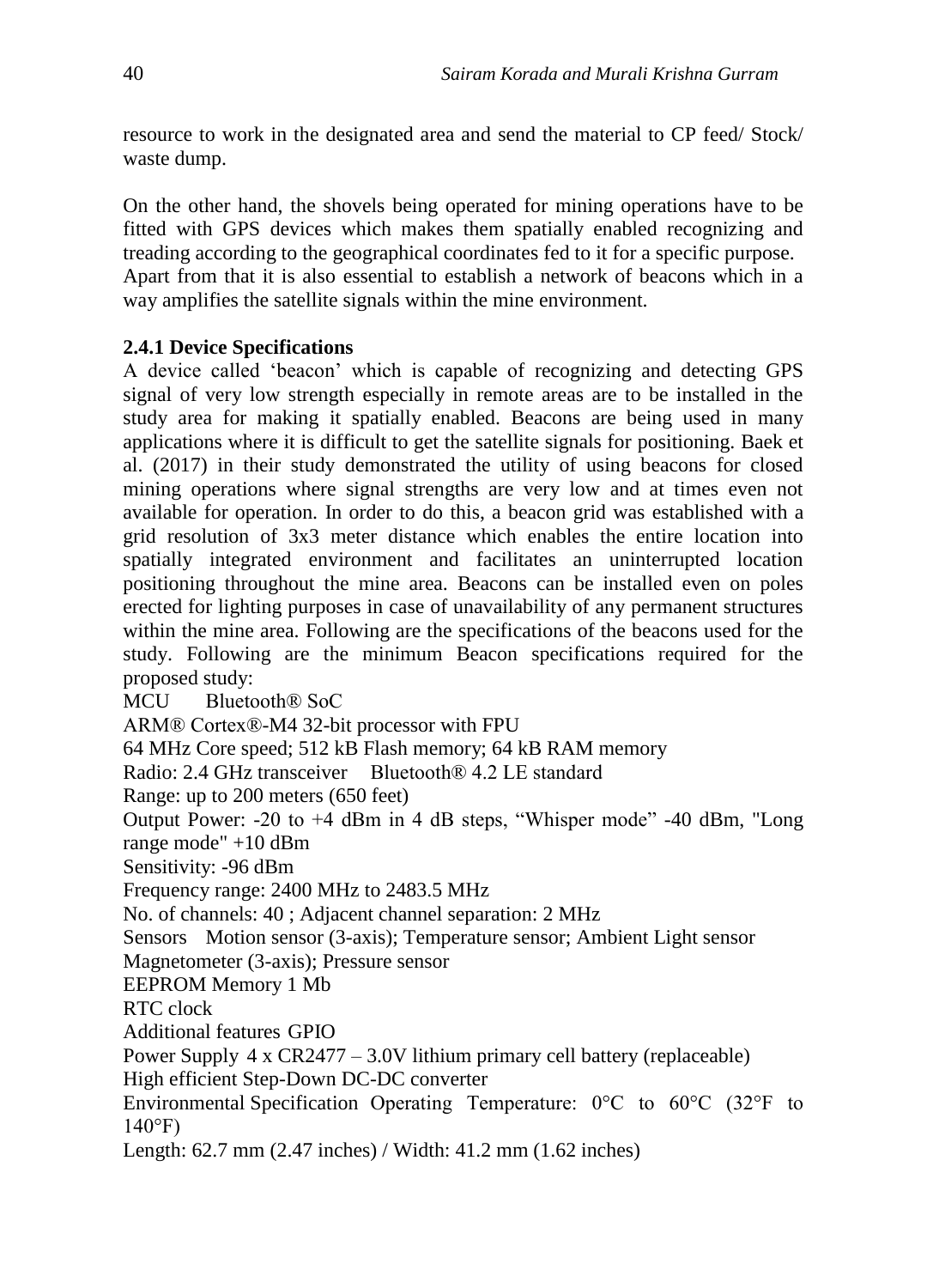Height: 23.6 mm (0.93 inches) / Weight: 67g (2.36 ounces)

#### **2.4.2 Custom Designed GPS Device and Sensors**

Rugged GPS are the custom designed GPS devices extensively used in areas which are highly remote, harsh and rugged and can withstand rough weather and rough handling. These GPS devices or Sensors are fitted to the bucket of the shovel or in any area of hinge point where heavy weight turbulence is low, (May be a detailed evaluation study on the location where these sensors to be fitted on the shovel bucket should be taken up later) so that this enables to monitor the location of the shovels virtually in the GIS environment at any given point of time.

#### **2.5 Spatial Management of Ore**

Facilitation of smooth handling of ore within a mine area is vital as this enacts as a lifeline for mining activity and involves transporting the mined ore along with equipment and resource as per the schedules. This involves virtual monitoring of shovels through GIS systems and positioning using GPS based sensors which in a way contribute for the precision mining. Spatial management of ore is made possible through the mine areas and digitized as spatial layers which when integrated simultaneously used for tracking and also for other mining activities such as ore extraction, gradation, resource allocation, tracking and scheduling.

# **3 Results and Discussion**

The following sections describe the advantages of implementing the defined system.

## **3.1 Advantages**

Apart from the many advantages outlined, the system is

- A. Capable of scheduling the number trips to be done to and from different Ore/Stock/Waste polygons.
- B. Completely replaces the process of manually flagging the ore stockpiles (An example of how the ore zones are identified and the grades are marked using flags are shown in Figure 5 to 8 mentioned below.
- C. In addition, it also makes it possible to assign shovel work area, devise the trips for every work shift. Even after completion of the shift, the system helps simply track how much time and volume of ore transported out from the respective zones of mine including the reasons.
- D. Most importantly the system even works perfectly in less visibility and in false visibility conditions especially in night time when it is highly difficult to differentiate between different flags under the light of halogen lamps. Flagging of ore stockpiles can be seen in Figure 9 and Figure 10 represents the mining operations being carried out under the halogen lights which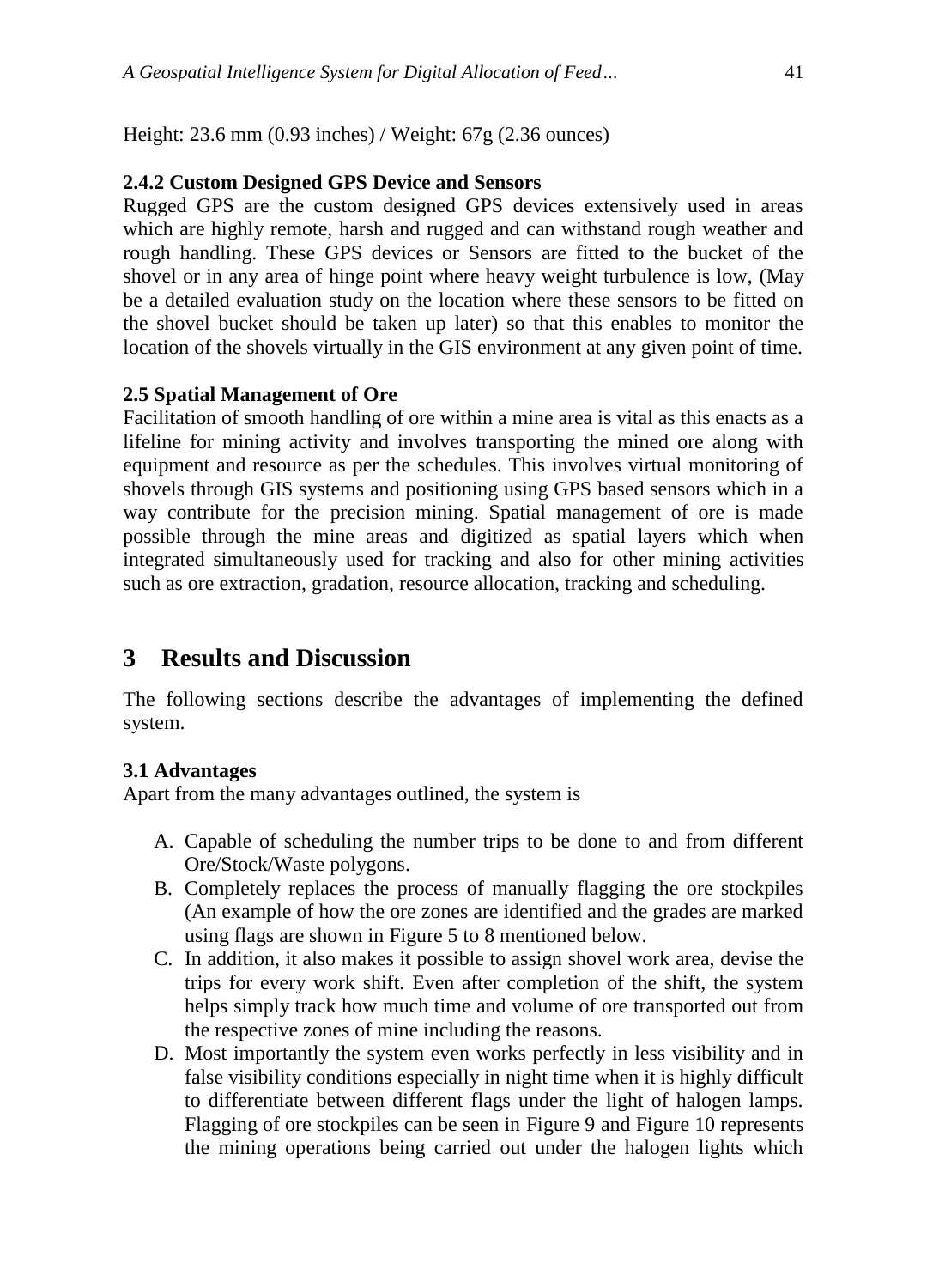normally make the conditions difficult to operate.

- E. Similarly, the system is highly productive in monsoon season (in the months of June, July, August and September) during which the entire mine region is under the cloud cover making it difficult to operate and even to identify the flags.
- F. It is also helps in the appropriate assessment of the ROM grade of a zone where the shovel already worked in different shifts, so that it help for better plan and improve the grade or fine tune the grade and ore recovery in the next/further shifts.



An example of how the ore zones are identified and the grades are marked using flags are shown in Figure 5 to 8 mentioned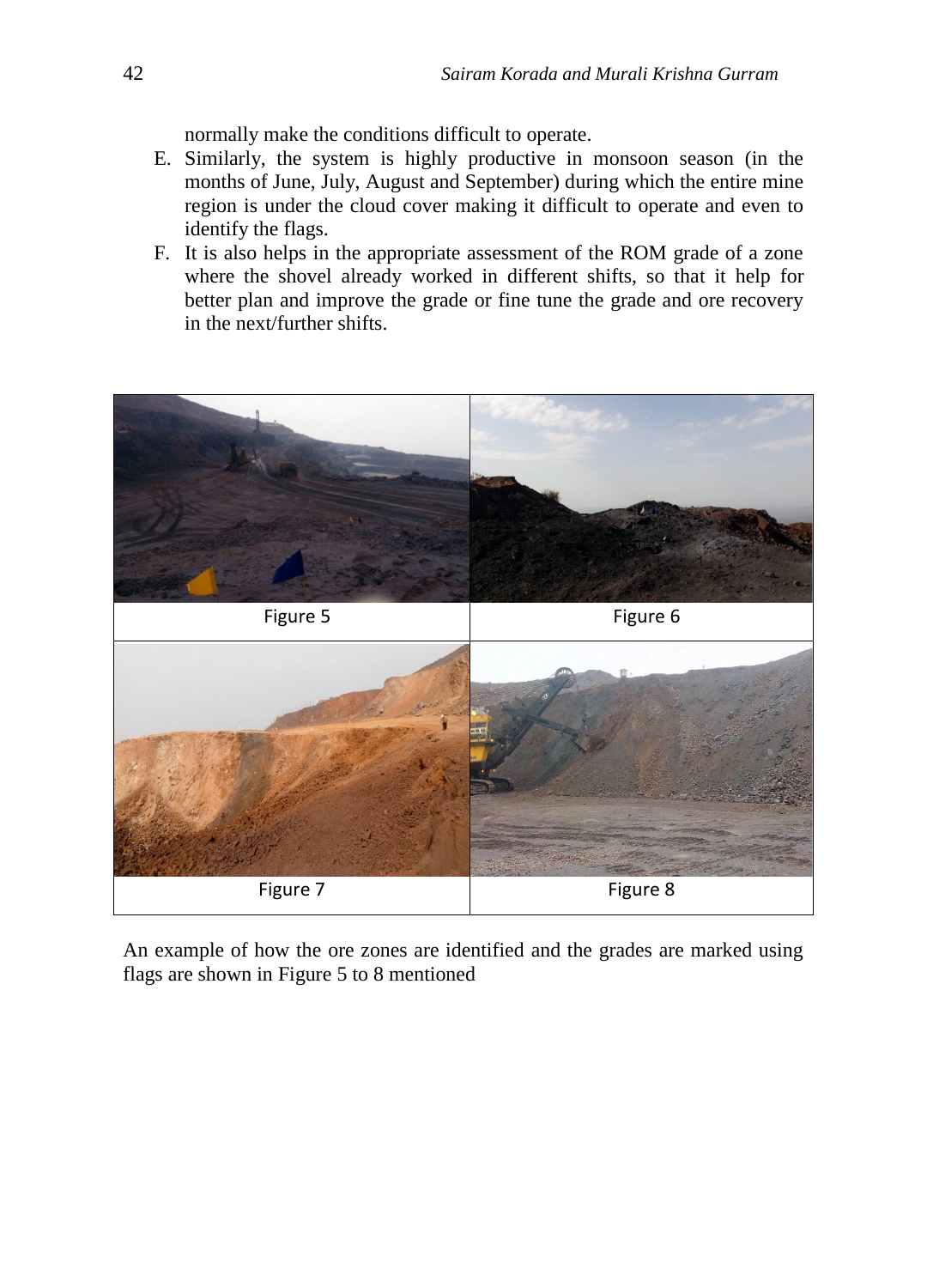

Figure 9 and Figure 10 show mining operations under the illumination of halogen lights.

## **4 Conclusion**

This study successfully demonstrated the frame work of the efficient use of GIS based mine management for allocating the Feed Zones and Waste zones digitally. The various features and utility of the application is presented and discussed in this paper. The data model developed for the application has the capability to store different sets of information themes available in the form of spatial data layers generated for all categories of mine information. Establishment of Beacons across the mine with a closed grid distance of 3X3 meter would provide accurate and uninterrupted satellite signals throughout the mine. The GIS system is found highly effective for planning, administration and future expansion and to obtain relevant information to steer and control the daily mine operations. The system initially may be implemented as a pilot in iron ore mine area –Deposit-5 confined to an area of 540.05 hectares located in the state of Chhattisgarh and upon showing promising results and can be extended for the integrated management of mining operations elsewhere.

The authors recommend implementation of the geospatial intelligence system discussed in this paper, so that it will adopt smart and new operational practice in the mining industry.

#### **ACKNOWLEDGEMENTS**

Authors express their sincere thanks to NMDC Management Sri C.V. Subrahmanyam (DGM) and to Sri K.C. Gupta (Jt.GM) of Deposit-5, Bacheli Complex for their constant support and encouragement.